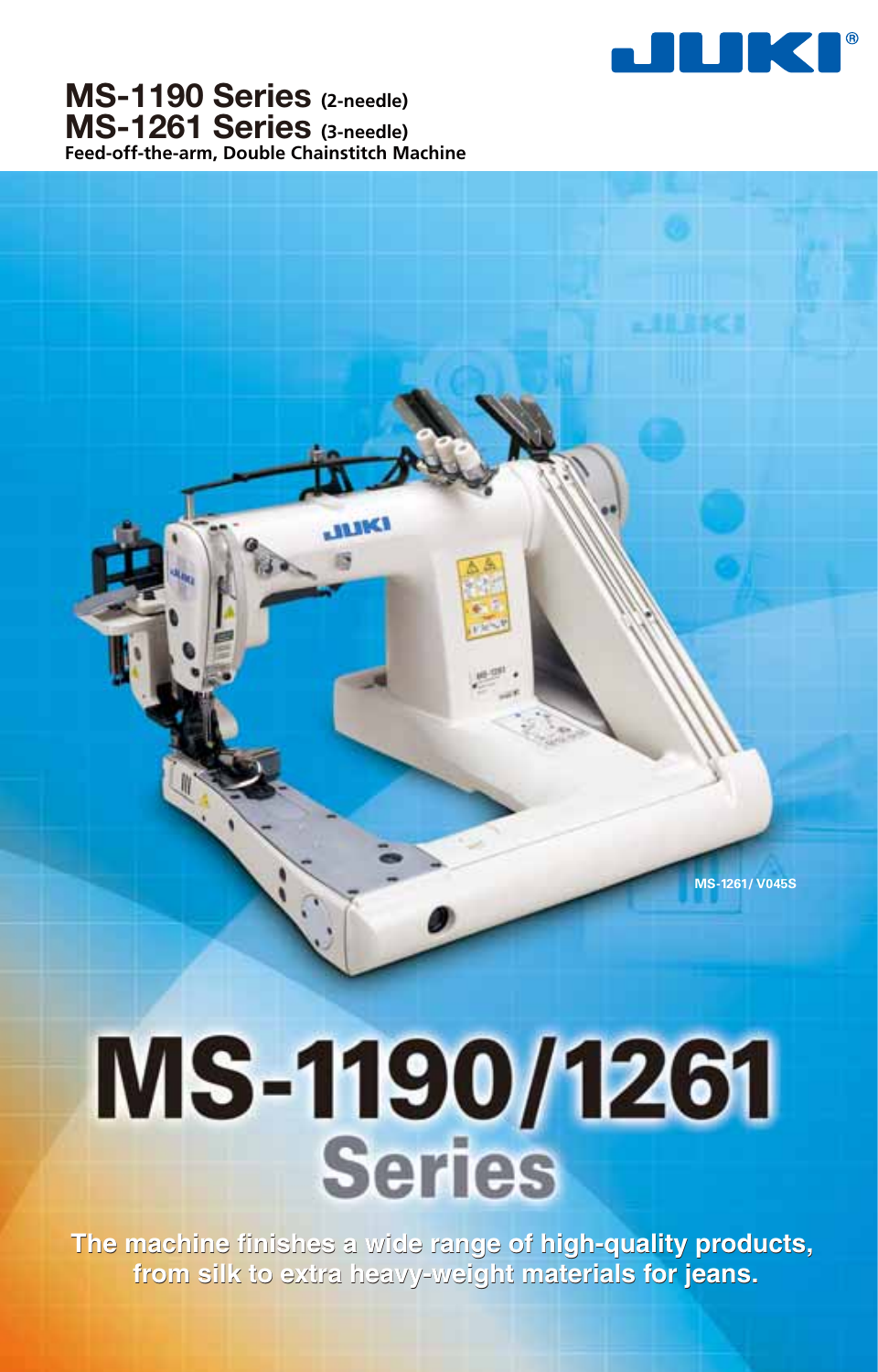## **MS-1190** Series **Feed-off-the-arm, 2-neeele Double Chainstitch Machine**



- **D** Needle thread path for promising consistent sewing performance.
- 2 The needle clamp is equipped with a thread guide, thereby preventing puckering.
- 3 Many different types of improved gauge sets have been prepared. The operator can choose the one best-suited for the type of material to be used.
- 4 Folders indirectly support the production of high-quality products.
- **5** The shape of the bed has been designed for easier handling.

#### **MS-1190 (for light-weight materials) MS-1190M (for medium-weight materials)**

**The machine achieves beautifullyfinished seam while preventing puckering and stitch skipping.**

#### **Low-tension stitching ability and improved stitching mechanism prevents puckering.**

Both needle thread tension and bobbin thread tension have been decreased after reinvestigation of the double chainstitching mechanism. Furthermore, the stitch dial, gauges and looper have been dramatically improved, thereby forming beautifully finished seams and preventing puckering.

#### **The machine prevents stitch skipping even when it runs at high speed, ensuring high-quality products.**

With its low-tension sewing capability and the best-suited timing among the needle, looper and feed, the machine forms even stitches with consistency at all times. The machine also prevents stitch skipping at a high speed to help promote high-grade manufacuring.

#### **The machine is equipped as standard, with newly developed folders which enable the machine to perform stitching with consistency.**

Newly developed folders are equipped as standard for the machine. The folders are designed to match the presser foot and allow overlapping material to be fed smoothly under them. They are easy to use and improve consistency in sewing. Many different kinds of folders are prepared in accordance with the materials to be used, ranging from folders for extra heavy-weight materials to medium-weight materials.

#### **The machine has improved ease of operation.**

The shape of the bed has been designed to allow the operator to handle it with ease. The push-button type stitch length dial has been introduced to change the feed amount. The timings of the feed driving cam and the looper rocking cam can be separately adjusted. All of these features are designed for easier operation and maintenance.



Low-tension sewing ensures balloon stitches with a soft feeling.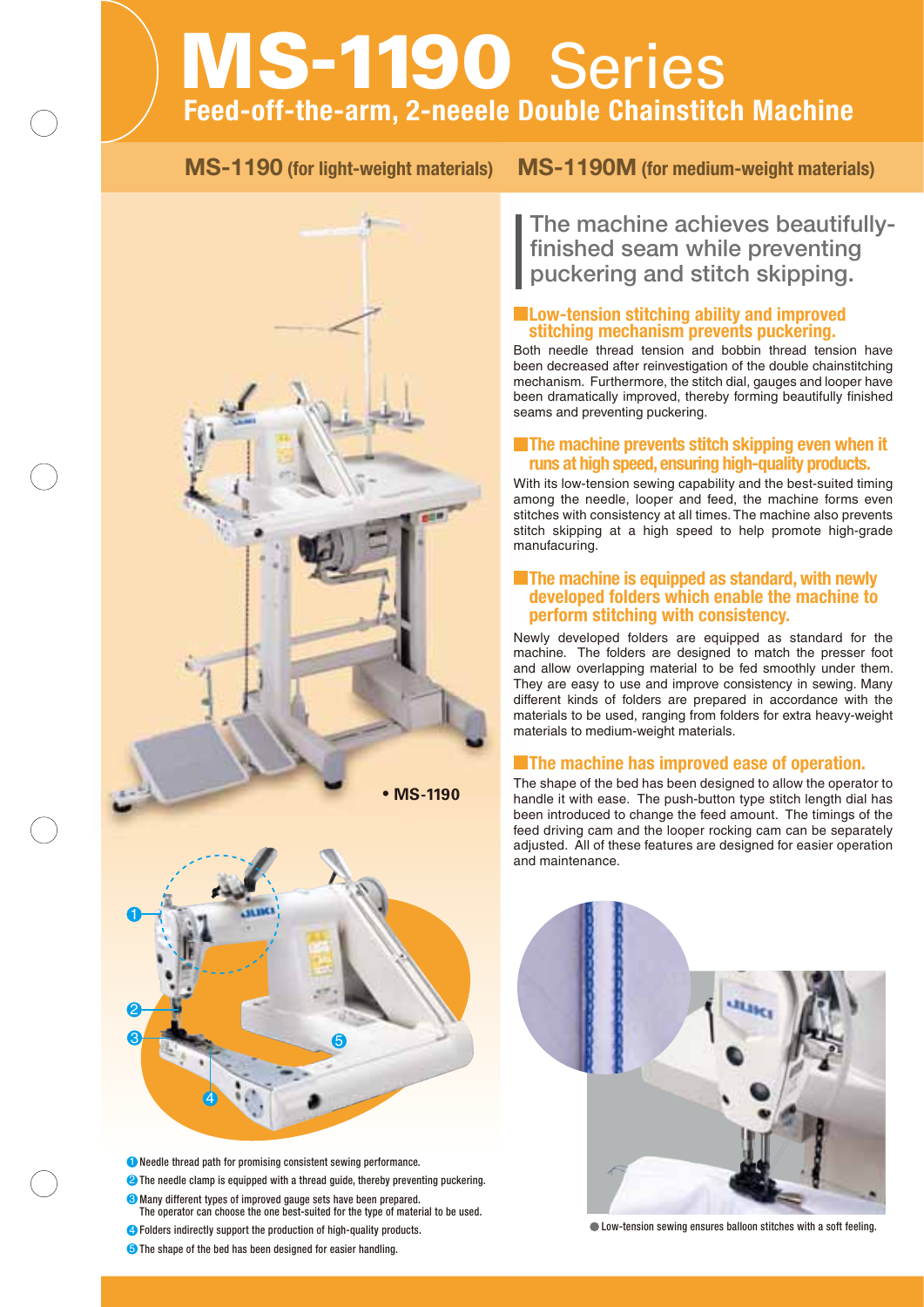# **MS-1261** Series **Feed-off-the-arm, 3-needle Double Chainstitch Machine**

#### **1(for extra heavy-weight materials for jeans) MS-1261M(for medium- to heavy-weight materials)**





**The machine is the leading double chainstitch machine for heavy-weight materials and achieves higher efficiency in operation and higher quality of finished products.**

#### **The looper tucks the thread without fail, thereby preventing stitch skipping.**

The placement of the feed mechanism has been charged to decrease the feed amount when the needle enters the material, thus preventing the needle from bending. The bobbin thread is clamped without fail, thereby producing consistent thread loops. The looper tucks the needle thread without fail, thereby finishing uniform seams.



#### **The feed mechanism smoothly feeds the material, thereby allowing the machine to finish seams with consistency.**

The number of teeth of the feed dog has been increased so that it can easily catch overlapping material. The shape of the presser foot has been modified to prevent single-sided contact with the overlapped part. The movable needle guard (rear) is provided with a vertical adjusting mechanism. These features contribute to smoother feed of heavy-weight materials, thereby preventing stitch skipping.

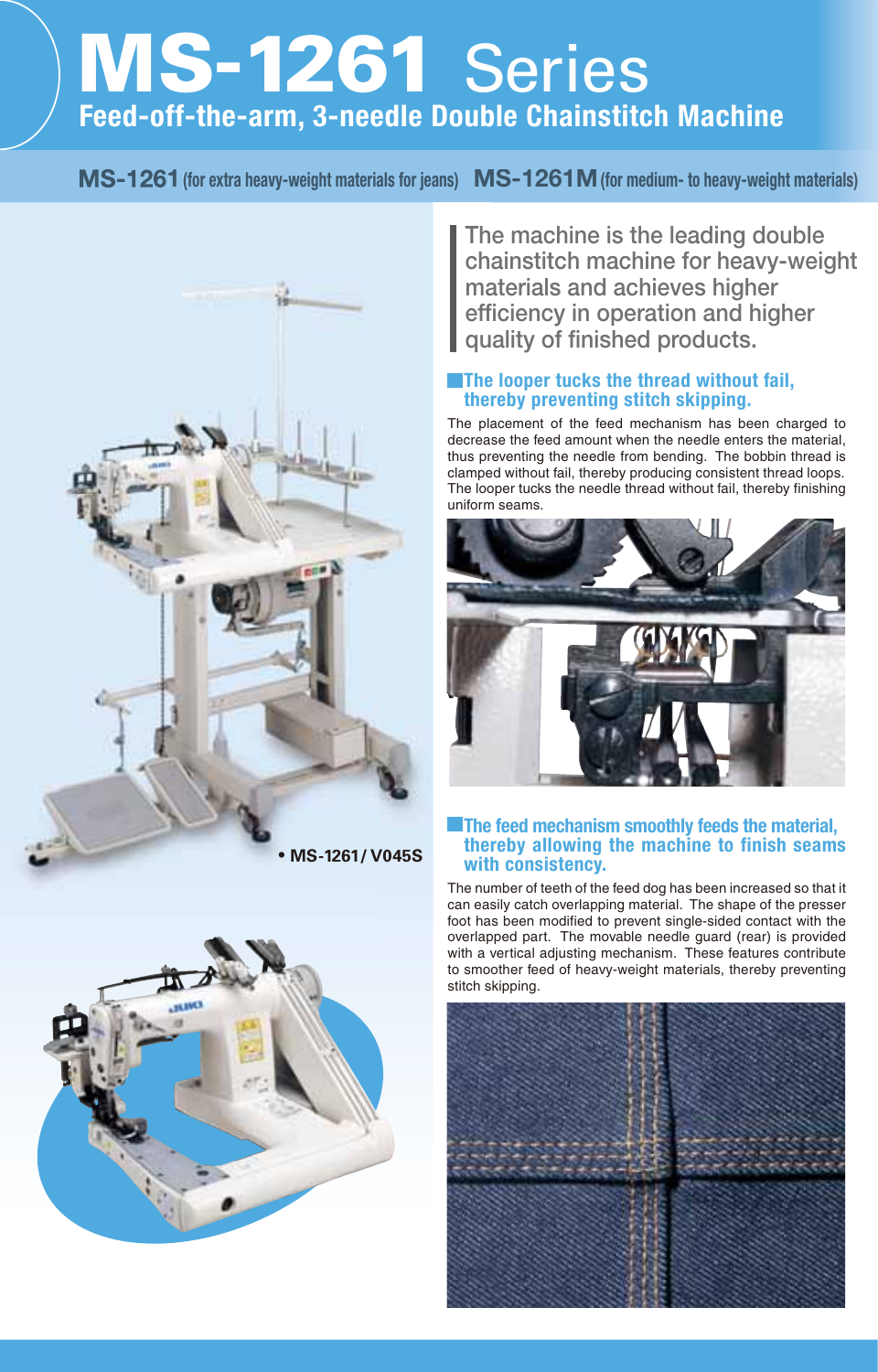Needs for improved seam quality to support diversified materials are continually increasing. The feed-off-the-arm double chainstitch machine, the MS-1190 and -1261 increasing. The feed-off-the-arm double chainstitch machine, the MS-1190 and -1261 Series, has been developed in thorough pursuit of the "stitching" of double chainstitches to achieve a low-tension sewing capability! The machine promises the production of beautiful and even stitches free from puckering, stitch skipping and uneven material feed. The machine supports a broader range of materials from extra light-weight materials such as silk and georgette to extra heavy-weight ones such as 14.5 oz denim jeans. The machine is an excellent model which makes the best out of double chainstitching for the high-grade manufacturing of apparel products with increased production efficiency.



Beautifully-finished seams are produced by smoothly feeding the overlapped parts of heavy-weight material.

#### **The machine provides beautifully-finished seams even when heavy-weight material is used.**

Thanks to the thread guide located between the needle bar thread take-up and the intermediate tension release lever, the timing to tense the needle thread can be changed and the bobbin thread tension can be decreased. As a result, the machine is capable of beautiful finished stitches with a soft appearance even when heavy-weight material is used.



#### **The machine prevents uneven material feed.**

Differences in height between the feed dog and the sole of the presser foot can be appropriately specified and adjusted in accordance with the material thickness. Folders allow the material to be smoothly fed and the cloth puller (optional) has improved fulcrum so that it can run on the material and prevent uneven material feed.

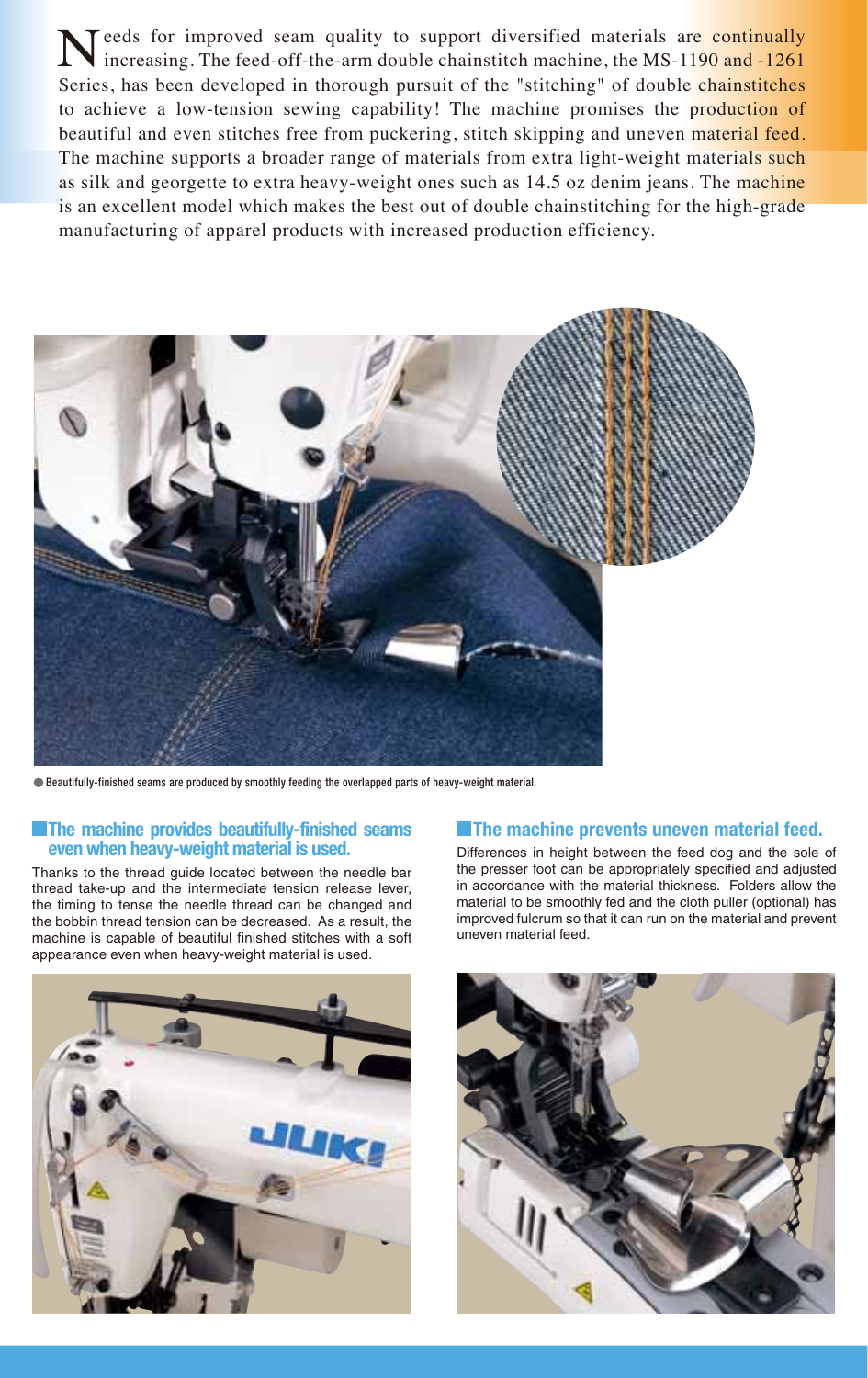### **Many different optional devices, that help improve seam quality and facilitate operation have been prepared for the machine.**

### **OPTIONS**

#### **Cloth puller V045/V046**

The cloth puller is an auxiliary tool for smooth feed of the material. The top roller type cloth puller (V045) can be used for medium- to extra heavy-weight materials for jeans. The top and bottom roller type cloth puller (V046) can be used for light- to medium-weight materials. Furthermore, you can choose either a rubber cloth puller that is soft on material, or steel cloth puller that securely clamps the materials.

|                     | V045R Made of rubber Part No.MAV04500AA0 V046R Made of rubber Part No.MAV04600AA0 |  |  |
|---------------------|-----------------------------------------------------------------------------------|--|--|
| V045S Made of steel | Part No.MAV045000A0   V046S Made of steel Part No.MAV046000A0                     |  |  |



V045S



#### **Chain-off thread cutter AT27**

The chain-off thread cutter is operated by the knee switch or the pedal switch. The chain-off thread cutter comes in three different types in accordance with the types of cloth pullers and whether or not the machine is equipped with cloth puller.

|      |                      | Pedal switch type   | Knee switch type    |
|------|----------------------|---------------------|---------------------|
| AT27 | Without cloth puller | Part No.GAT270000A0 | Part No.GAT27000CA0 |
|      | <b>For V045</b>      | Part No.GAT27000AA0 | Part No.GAT27000DA0 |
|      | <b>For V046</b>      | Part No.GAT27000BA0 | Part No.GAT27000EA0 |

#### **Needle cooler CL-3**

The needle cooler is a device to prevent thread breakage caused by a hot needle. The needle cooler equipped with an auxiliary blower (for light-weight materials) available, and this allows the material to be easily rolled in at the sewing start.

| $CL-3$ | Standard                                             | Part No.GCL030000A0 |  |
|--------|------------------------------------------------------|---------------------|--|
|        | With an auxiliary blower for light-weight materials. | Part No.GCL03000AA0 |  |

AT27

#### **Exilicon oil lubricating unit for the needle thread**

Silicon oil lubricating unit is an auxiliary device to reduce the frequency of thread breakage caused by a hot needle.

| For MS-1190 series | Part No. 129-45168 |
|--------------------|--------------------|
| For MS-1260 series | Part No. 129-76254 |



For MS-1261 series



### **Pneumatic auto-lifter AK81**

The pneumatic auto-lifter helps reduce the operator's fatigue and enables the operator to operate the sewing machine rhythmically.

| AK81 | Pedal switch type | Part No.GAK810000A0 |  |  |
|------|-------------------|---------------------|--|--|
|      | Knee switch type  | Part No.GAK81000AA0 |  |  |

Knee switch type